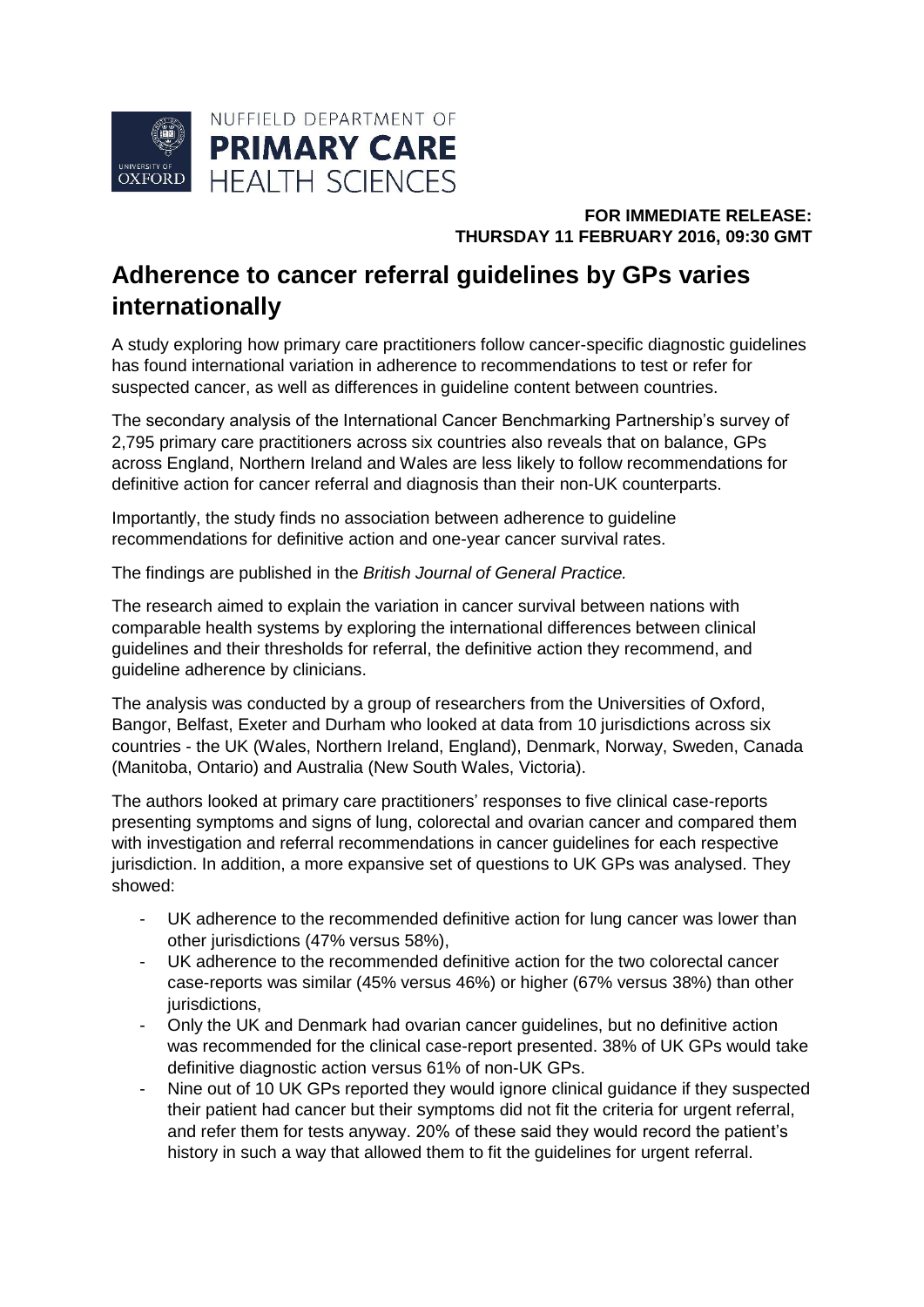The survey data was collected before the introduction of the new 2015 NICE guideline for managing suspected cancer. In a change to its 2005 predecessor, the updated NICE guideline uses more recent evidence from research to support a reduction in the referral threshold and moves towards symptom-based recommendations.

The authors recommend that uptake by general practitioners should therefore be monitored carefully for factors that determine adherence or non-adherence.

Study lead author, Dr Brian Nicholson, a GP and clinical fellow in Oxford University's Nuffield Department of Primary Care Health Sciences, said:

"We know from other research that many factors contribute to rates of cancer survival, and while the UK has the lowest rates of one-year cancer survival compared to the other countries in our study, we found no association between cancer survival and guideline adherence."

"What's interesting here is the tendency for GPs to "bend the rules" to ensure patients presenting with concerning symptoms, who do not fit rigid referral criteria, get rapid assessment anyway. This suggests some GPs shared the view of patients, who would prefer to be investigated for suspected cancer at a much lower risk threshold than was recommended at the time of the study."

"The new 2015 NICE guideline reduces the suspected cancer referral threshold for GPs to allow for more referrals. Since our data suggests that GPs would sometimes already operate outside the guidelines, perhaps the lower threshold used in the new guideline more closely represents current GP best practice."

The International Cancer Benchmarking Partnership is hosted in the UK by Cancer Research UK.

## **ENDS**

## **NOTES TO EDITORS:**

Contact Dan Richards-Doran, Communications Manager, Nuffield Department of Primary Care Health Sciences, University of Oxford. 01865 617870 [dan.richards](mailto:dan.richards-doran@phc.ox.ac.uk)[doran@phc.ox.ac.uk](mailto:dan.richards-doran@phc.ox.ac.uk)

- **1. International variation in adherence to referral guidelines for suspected cancer: A secondary analysis of survey data** Brian D Nicholson, David Mant, Richard D Neal, Nigel Hart, Willie Hamilton, Bethany Shinkins, Greg Rubin, Peter W Rose. *BJGP* 10.3399/bjgp16X683449 <http://bjgp.org/content/66/643/e106>
- **2. Oxford University's Medical Sciences Division** is one of the largest biomedical research centres in Europe, with over 2,500 people involved in research and more than 2,800 students. The University is rated the best in the world for medicine and life sciences, and it is home to the UK's top-ranked medical school. It has one of the largest clinical trial portfolios in the UK and great expertise in taking discoveries from the lab into the clinic. Partnerships with the local NHS Trusts enable patients to benefit from close links between medical research and healthcare delivery.

Within the division, the Nuffield Department of Primary Care Health Sciences undertakes internationally acclaimed teaching and research that improves the primary care that GP practices deliver, and is ranked top in the UK. The department's